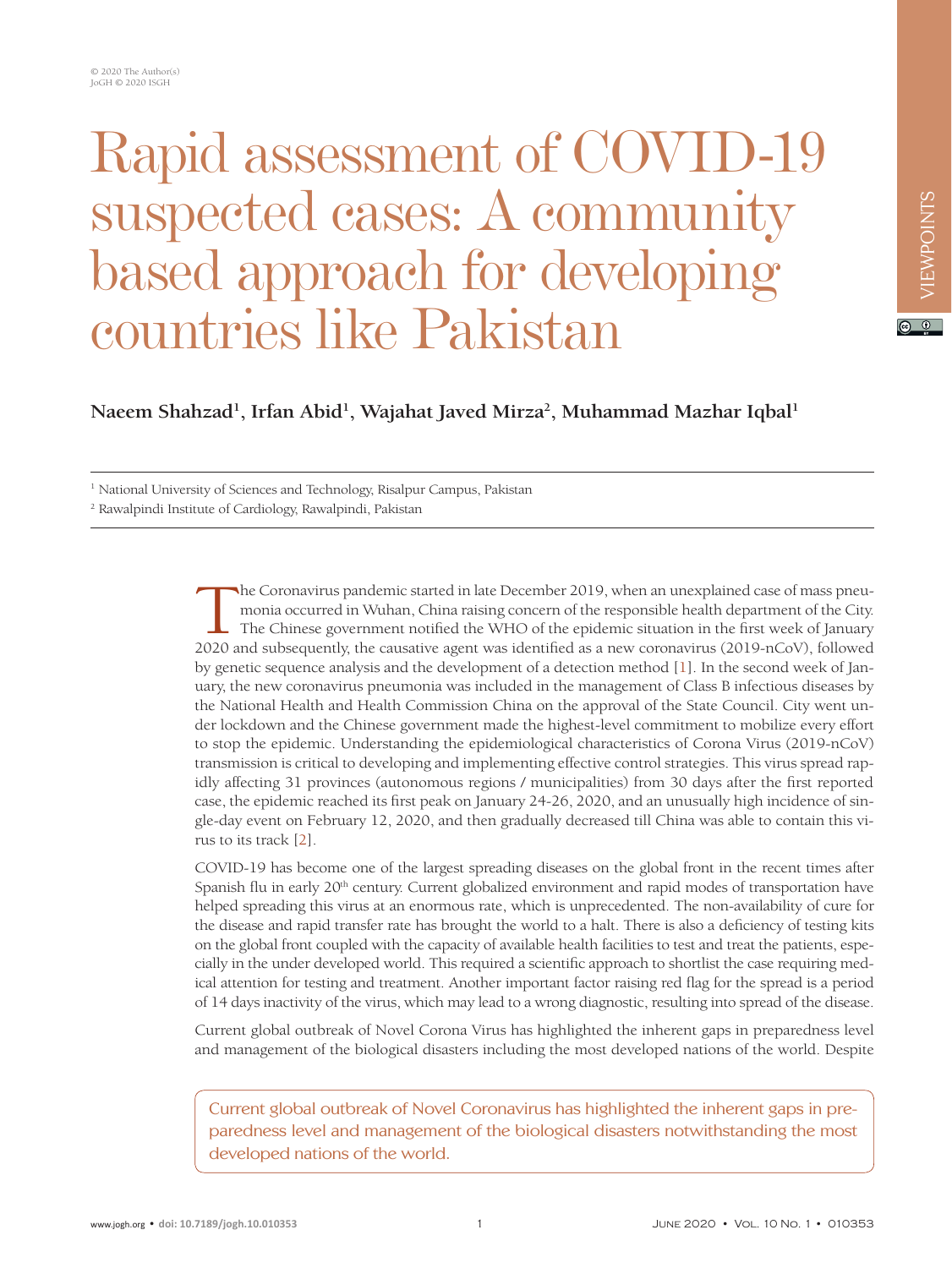

Photo: Nurse wearing locally produced low cost COVID-19 kit and filling the score card from a suspected patient for initial screening and triage at the emergency control room (from the collection of Dr Naeem Shahzad, used with permission).

inclusion of epidemics and pandemics amongst biological hazards by the Sendai Framework for Disaster Risk Reduction (UNISDR, 2015) and other related frameworks and conventions, the Corona Virus outbreak has exposed the loop holes which many countries are struggling to respond and manage, as their health care systems have been overwhelmed by exponential increase in cases with every passing day. It is worth mentioning that notwithstanding all odds, countries like China, South Korea and Singapore have effectively controlled the spread of this pandemic while US is managing huge number of patients with considerable fatalities.

By observing the response of the US and most European countries to COVID-19, it is apparent that the developing countries and countries with poor economic infrastructure will not be able to cope up with this health emergency. It is contingent that countries with low GDPs are already over burdened due to

number of factors including overwhelmed health care systems and different underlying co-morbidities. Therefore, it is imperative to infer that risks posed by COVID-19 in countries with poor economies will be entirely different as compared to US, China and Europe. The average household in low-income countries is on higher side as compared to middle and high-income countries thereby highlighting the vulnerabilities of these countries to rapid spread of COVID-19 [[3\]](#page-3-2). For this reason depending on the existing health care systems in countries with low GDPs will be unrealistic to contain and stop the COVID-19 transmission.

Different strategies for suppression of the COVID-19 are being practiced globally ranging from lockdown of cities to isolation of cases, in order to prevent the number of cases having severe illness requiring ICU [[4](#page-3-3)]. Different countries are resorting to massive lock down and social distancing to manage and contain the COVID-19. This is more critical in the case of developing countries like Pakistan to avoid stretching of its already weak health care facilities by resorting to excessive testing, contact tracing, isolation and quarantine of the suspected cases to circumvent health care system overload [[5](#page-4-0)]. Aggressive testing of the individuals becomes tiring and cumbersome in the absence of COVID-19 testing kits. Therefore, this study has made an effort to design a rapid assessment score card using bottom up approach starting from community level which will help the low-income and developing countries to ascertain the suspected COVID-19 cases at community level. This will be quite beneficial for rapid triage especially for the countries like Pakistan where the suspected cases of COVID-19 are likely to be under-detected due to low testing capabilities [[6](#page-4-1)].

Based on different research findings [[7-](#page-4-2)[12\]](#page-4-3), a score card has been developed encompassing maximum possible/ probable causes of COVID-19 suspicion among the community. To develop an effective tool for patient screening without overburdening the health care infrastructure while still not compromising the control over the spread of the disease and preventive measures, an effective score card has been developed covering numerous effective parameters for rapid assessment of the probable COIVD-19 cases, as shown in **[Figure 1](#page-2-0)**. For this purpose the trends and effects of spread rate, age factor, previous health history, travel history, isolation period, appearance of the symptoms and contact with the suspected or confirmed patients has been taken into consideration. This score card has been designed for low income countries with no or limited testing capabilities of COVID-19 tests. It is perceived that countries like Pakistan, could resort to this score card at community level to triage the suspected patients and may adopt testing of only

Basing on the discussed factors, the over burdening of the health system can be controlled with a systematic filtering and triage of the suspect cases using the proposed score card, where the parameters discussed have been given due weight to assess the total score of the suspect to filter him/her for a probable test case or otherwise.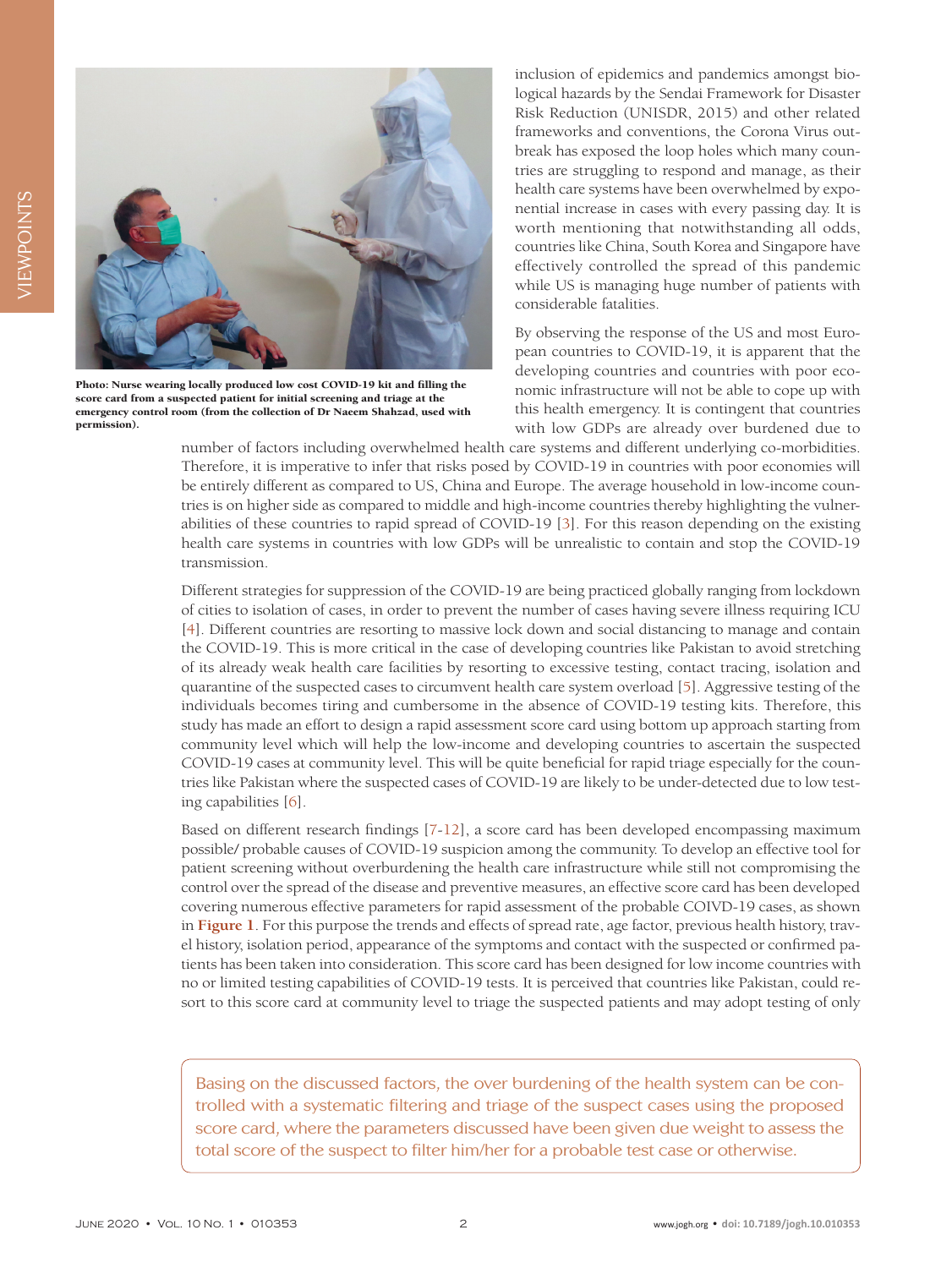<span id="page-2-0"></span>

|  | <b>Parameters</b>                 | Score | <b>Notes</b>                        |
|--|-----------------------------------|-------|-------------------------------------|
|  | 1. Age                            |       |                                     |
|  | a. $>20$                          | 5     | 1. CAT-I                            |
|  | $b. 20 - 50$                      | 10    | Score > 150 must be Hospitalized    |
|  | c. < 50                           | 20    | and Isolated, tested immediately    |
|  | 2. Co-morbids                     |       | 2. CAT-II                           |
|  | a. Yes                            | 10    | Score between 100-150 must be       |
|  | b. No                             | 0     | Isolated and tested on priority     |
|  | 3. Recent Travel History          |       | 3. CAT-III                          |
|  | a. 2 months                       | 0     | Score between 50-100 are suspected  |
|  | b. 1 months                       | 5     | and must be isolated at home and    |
|  | c. 14 days                        | 10    | monitored for symptoms              |
|  | d. 7 days                         | 15    | 4. CAT-IV                           |
|  | e. Less than 7 days               | 20    | Score < 50 must be advised to avoid |
|  | 4. Previous Influenza Vaccination |       | / restrict contact with others.     |
|  | a. Yes                            | 0     |                                     |
|  | b. No                             | 5     |                                     |
|  | 5. Quarantine after Travelling    |       |                                     |
|  | a. Yes for 14 days                | 5     |                                     |
|  | b. Yes for 7 days                 | 10    |                                     |
|  | c. No                             | 20    |                                     |
|  | d. Unknown                        | 20    |                                     |
|  | 6. Fever                          |       |                                     |
|  | a. During Isolation               | 10    |                                     |
|  | b. Fever After Isolation          | 20    |                                     |
|  | 7. Contact History                |       |                                     |
|  | a. Contact with suspected         | 15    |                                     |
|  | b. Limited Contact with Unknown   | 10    |                                     |
|  | c. Restricted Contact             | 5     |                                     |
|  | 8. Symptoms                       |       |                                     |
|  | a. Shortness of Breath/Cyanosis   | 50    |                                     |
|  | b. Cough                          |       |                                     |
|  | i. New Onset < 7 days             | 10    |                                     |
|  | ii. New Onset > 7 days            | 20    |                                     |
|  | c. Chest pain associated with     |       |                                     |
|  | Cough                             | 20    |                                     |

**Figure 1.** The proposed score card for rapid COVID-19 diagnosis.

those patients who have higher scores (ie,  $>100$ ). This will help lessen the burden of already limited laboratory testing facilities available in the country. The method will also be helpful for low-income countries like Afghanistan, Bangladesh, Chad etc., which are vulnerable to exponential outbreak of this virus due to their in-capacity to detect COVID-19 patients and availability of the testing kits is badly hampering and overburdening the WHO efforts to fight this pandemic.

The score card has been tested on a small community of Risalpur Cantonment (34.06048 latitude, 71.99276 longitude) which is an enclosed community consisting of a population of around 30000. The demographic distribution of this community cannot be shared due to security issues as it is housed in a Cantonment. This score card was tested for its effectiveness after the area was under complete lock down since March 23, 2020 and limited entrance and exit was allowed to this community. An emergency control room has been developed in the community to deal with the COVID-19 situation. This room is manned 24/7 and any person entering Risalpur Cantonment was sent here in order to screen the individual for COVID-19 suspicion. Besides, any individual complaining or expecting probable symptoms of COVID-19 was first screened at this centre and was then further referred to the Hospital if required. Until April 3, 2020, 1166 persons were screened at the control room.

These results show that 21 persons were suspected and their scores suggested that they were required to be tested on priority, while 14 others were immediately hospitalized. Since the burden of patients was not much at the health facility available in the area, which is Class 'C' hospital, so tests of all the suspected patients ie, 35 were sent to Islamabad and Peshawar and all tested negative. However, these patients were isolated and quarantined for 14 days. It can be easily inferred that instead of testing all the 1166 individuals who reported to the control room for suspicion of COVID-19, only 35 persons required COVID-19 tests which accounts for 3% only. Low-income countries with limited health facilities may resort to this technique to reduce the burden on their testing facilities. It is pertinent to mention that this is not an ide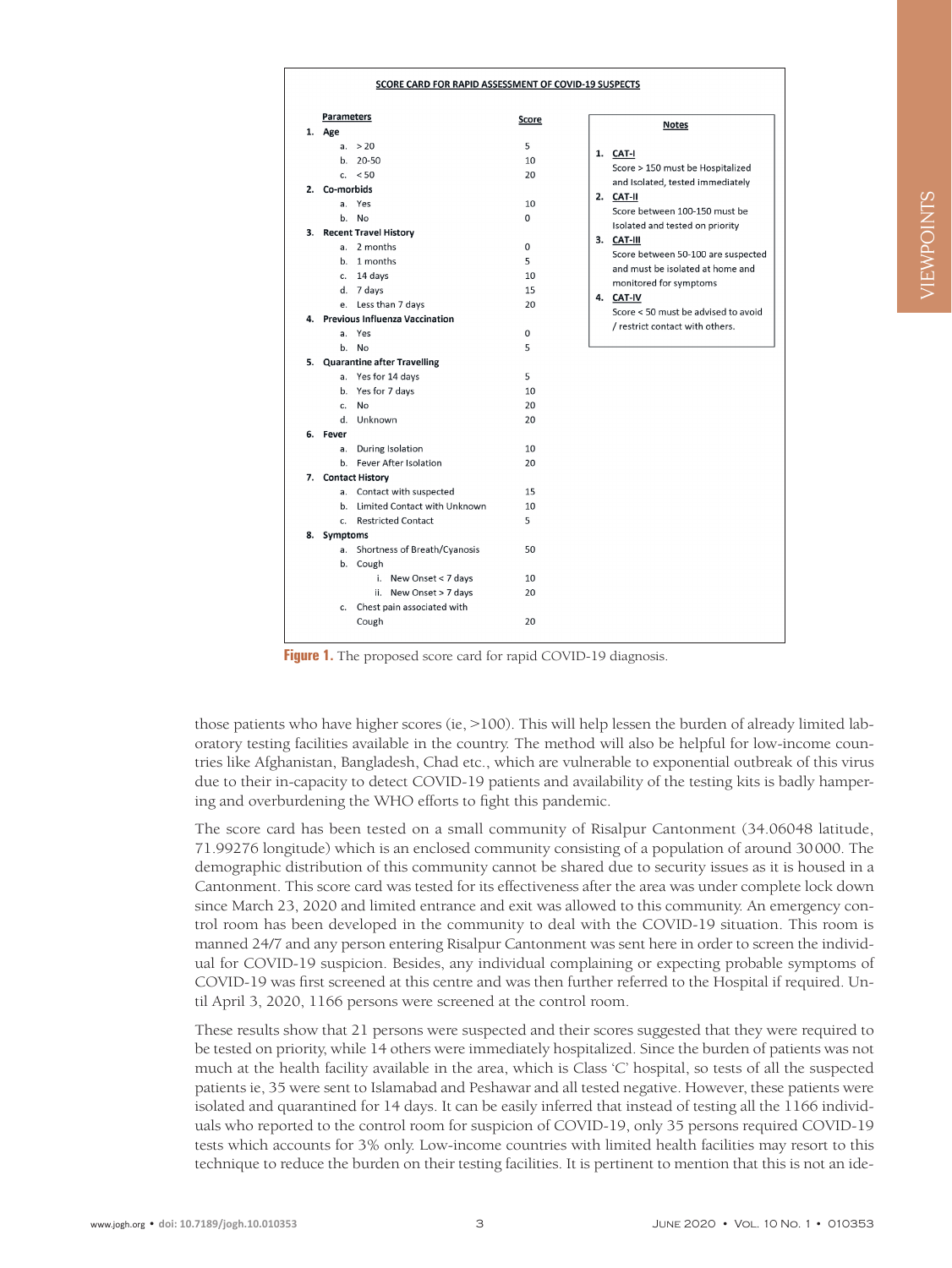al way of tracing the COVID-19 suspected patients but can be an alternative to No Testing at all due to minimal or low testing capacities.

Besides findings highlighted above, following deductions have been made for the observed statistics.

- 1. For a country where the disease has been imported after February 20, 2020, the rate of spread has been lower while still being on the exponential scale, as the preventive model of isolation and lockdown of the society was already inferred basing on the initial devastation of the disease.
- 2. Poor health facilities result in better immunity of the people to fight against the illness but the same also results in a less average age due to a fatigued life, there by having significantly less people with age over 70 years in the under developed world.
- 3. Previous health history is associated to age, health infrastructure, trends in the society, and to some extent geographical location. This also contributes significantly to the potential proneness for disease adaptability and seriousness.
- 4. Nevertheless, travel history is also a significant parameter. Although most of the countries have started to exercise the travel ban internationally, but the ghost phenomenon of the disease for a period of 14 days and local mobility within the country or affected region can still affect the patient count dramatically (both for confirmed and non-confirmed cases).
- 5. An already exiting mechanism evolved over the experience of last few weeks to deal with the spread, prevention, and cure of this disease has shown the efficacy of the isolation period and appearance of the symptoms of the disease. This is helpful in eliminating the disease and its spread in a locality or a region.

## **CONCLUSIONS**

The two successful strategies to contain and control Corona Virus have been adopted by China and Korea [[13](#page-4-4),[14\]](#page-4-5). For countries like Pakistan, Korea's strategy to Trace, Test and Treat is difficult to adopt due to limited testing capabilities. Similarly, owing to the poor economic conditions of the country, complete lock down will lead to economic crisis especially for small businesses and daily wagers. In addition to enhancing the country's testing capabilities by importing test kits, it is imperative to adopt suggested score card based assessment, to reduce the load on the testing centers all across the country. This will be very beneficial in small villages and towns to adopt a bottom up approach and ease the already over stretched testing facilities for management, treatment and care of the suspected COVID-19 patients. Basing on the above mentioned factors, the over burdening of the health system can be controlled with a systematic filtering of the suspect cases, where the parameters discussed have been given due weightage to assess the total score of the suspect to filter him/her for a probable test case or otherwise.

**Acknowledgements:** The authors hereby acknowledge the Risalpur Cantonment authorities for sharing the data regarding persons reporting the control room.

**Funding:** No funding was available for this study.

**Authorship contributions:** NS was involved in data gathering and preparing of initial draft. IA was involved in preparing part of the paper and reviewing and improving the initial draft. WJM was involved in developing the score card and assisting in data gathering. MMI reviewed the final draft.

**Competing interests:** The authors completed the ICMJE Competing Interests form (available upon request from the corresponding author) and declare no conflict of interests.

- <span id="page-3-0"></span> 1 Chan JF-W, Kok K-H, Zhu Z, Chu H, To KK-W, Yuan S, et al. Genomic characterization of the 2019 novel humanpathogenic coronavirus isolated from a patient with atypical pneumonia after visiting Wuhan. Emerg Microbes Infect. 2020;9:221-36. [Medline:31987001](https://www.ncbi.nlm.nih.gov/entrez/query.fcgi?cmd=Retrieve&db=PubMed&list_uids=31987001&dopt=Abstract)
- <span id="page-3-1"></span>2 Zhang Y. Analysis of epidemiological characteristics of new coronavirus pneumonia. Chin J Epidemiol. 2020;41:1-7.
- <span id="page-3-2"></span> 3 World Health Organization. Report of the WHO-China Joint Mission on Coronavirus Disease 2019 (COVID-19). 2020. Geneva: WHO; 2020.
- <span id="page-3-3"></span> 4 Qiu H, Wu J, Hong L, Luo Y, Song Q, Chen D. Clinical and epidemiological features of 36 children with coronavirus disease 2019 (COVID-19) in Zhejiang, China: an observational cohort study. Lancet Infect Dis. [Medline:32220650](https://www.ncbi.nlm.nih.gov/entrez/query.fcgi?cmd=Retrieve&db=PubMed&list_uids=32220650&dopt=Abstract) [doi:10.1016/S1473-3099\(20\)30198-5](https://doi.org/10.1016/S1473-3099(20)30198-5)

REFERENCES

**REFERENCES**